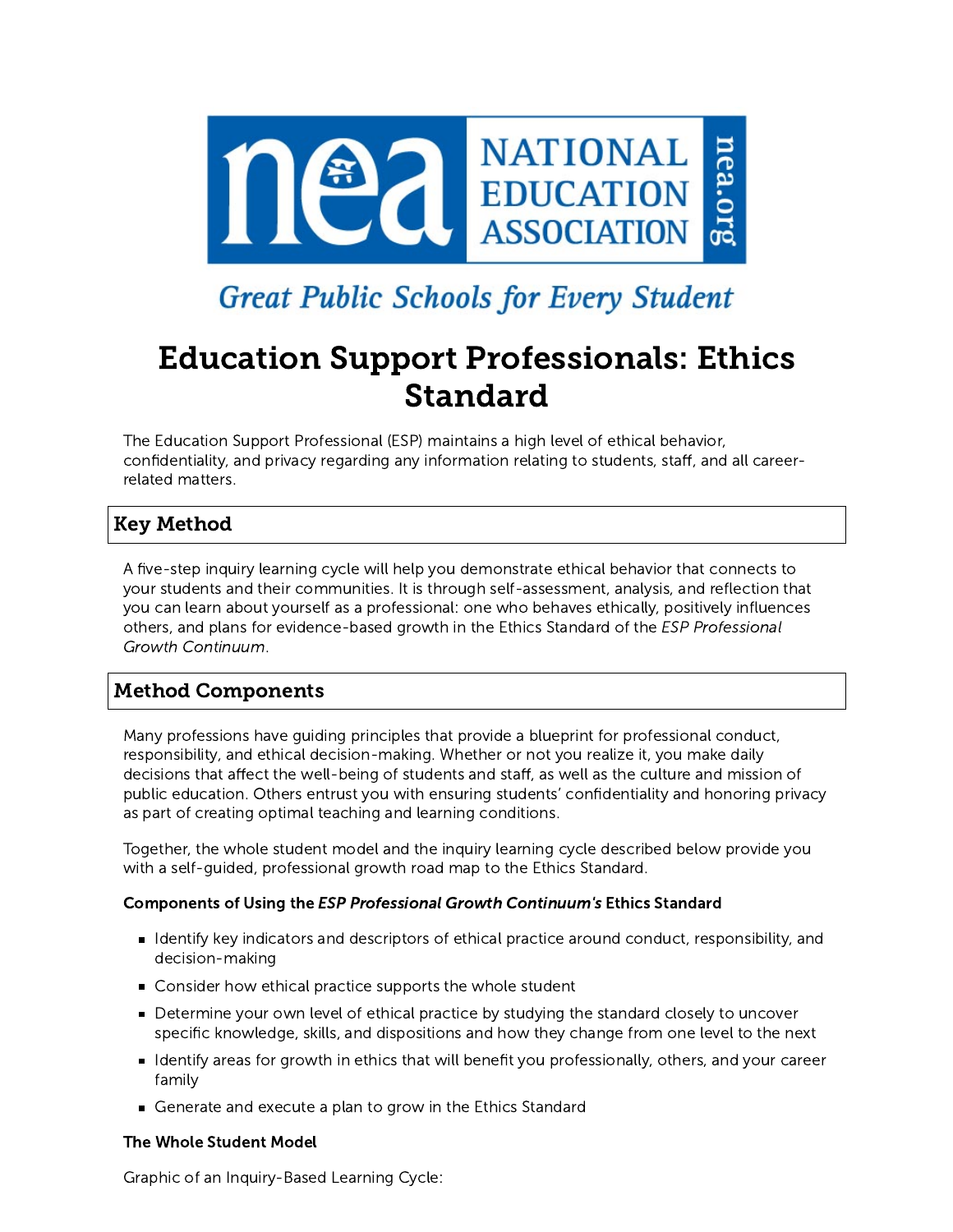

## Know the Ethics Standard

- The indicators and descriptors of the standard detail what you should know and be able to do regarding ethics in your career family role.
- Study the standard (see the Professional Growth Planning Tool or PGC Self-Assessment in Resources). Own the knowledge, skills, and dispositions that characterize your cultural competence, that of those around you, and for others within your career family.

#### Know Yourself

- Knowing where you currently fall on the professional growth continuum and being able to describe your practice around ethics is a critical first step to intentional growth in the standard.
- Knowing the students you serve and their needs will ground your work in the importance of the Ethics Standard.
- You need to understand why you do what you do and what the needs are behind the decisions you make.

## Set a Growth Goal

- Setting goals that are rooted in the details of the Ethics Standard will guide you to maximize your potential to help the whole student.
- Comparing what you know about ethics with what you know about yourself and the needs of your students around this standard will help you develop a professional vision that serves your passion and your students.



See the link for more detail:

[https://docs.google.com/presentation/d/1oUQX2OIOp0eElqt1pfUKA3Qxp2zSolWlKzgOS1dei48/edit?](https://docs.google.com/presentation/d/1oUQX2OIOp0eElqt1pfUKA3Qxp2zSolWlKzgOS1dei48/edit?usp=sharing)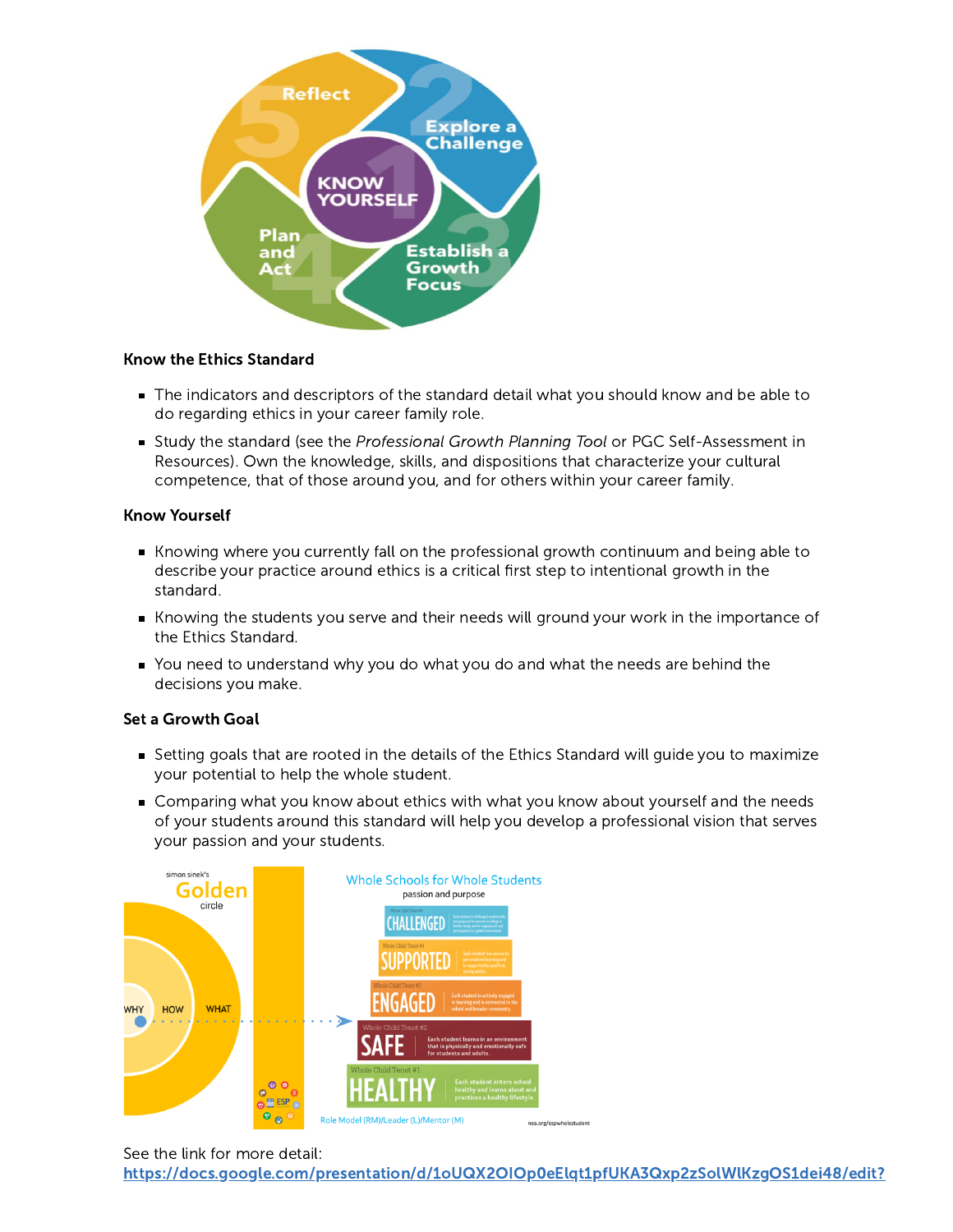#### [usp=sharing](https://docs.google.com/presentation/d/1oUQX2OIOp0eElqt1pfUKA3Qxp2zSolWlKzgOS1dei48/edit?usp=sharing)

The Why (your passion or purpose)  $\Leftrightarrow$  The What (the standard's continuum)

 $\Delta$ The How (inquiry cycle - building your knowledge) ⇑ **Whole Student**  $\ddot{}$ You Role Model (RM)/Leader (L)/Mentor (M)

### Follow Your Ethics Growth Plan

Designing and implementing an ethics growth plan will help you gain the knowledge, skills, and dispositions you need to develop and strengthen your professional practice. When designing your plan, make sure to include the following to ensure your plan moves you forward:

- Steps you will take
- Resources you will tap (what does your association offer?)
- **Timelines you will meet**
- **Milestones or check-ins on your progress**

#### Reflect

Reflecting on what you have learned about yourself, the Whole Student Model, and the Ethics Standard will cement your learning. In turn, what you notice through reflection will help you make plans for continued growth. Reflection is both the final step in the inquiry learning cycle and micro-credential submission as well as a habit of continuous improvement.

# Supporting Research

Armstrong, Patricia. (2018). Bloom's Taxonomy. Nashville, TN: Vanderbilt University. <https://cft.vanderbilt.edu/guides-sub-pages/blooms-taxonomy/>

Darling-Hammond, L., Hyler, M. E., Gardner, M. (2017). Effective Teacher Professional Development (research brief). Palo Alto, CA: Learning Policy Institute. <https://learningpolicyinstitute.org/product/effective-teacher-professional-development-brief>

Hodges, T., Clifton, D. (2004). Strengths-Based Development in Practice. Omaha, NE. The Gallup Organization.

<https://www.weber.edu/WSUImages/leadership/docs/sq/development-in-practice.pdf>

Model Code of Ethics for Educators (MCEE). (2015). National Association of State Directors of Teacher Education and Certification (NASDTEC). [https://www.nasdtec.net/page/MCEE\\_Rationale](https://www.nasdtec.net/page/MCEE_Rationale) [https://www.nasdtec.net/page/MCEE\\_Doc](https://www.nasdtec.net/page/MCEE_Doc)

Whole School, Whole Community, Whole Child: A Collaborative Approach to Learning and Health. (2014). Alexandria, VA: ASCD.

[http://www.ascd.org/ASCD/pdf/siteASCD/publications/wholechild/wscc-a-collaborative](http://www.ascd.org/ASCD/pdf/siteASCD/publications/wholechild/wscc-a-collaborative-approach.pdf)approach.pdf

# Resources

Education Support Professionals: Professional Growth Continuum (PGC) <https://www.nea.org/professional-excellence/professional-learning/esps/continuum>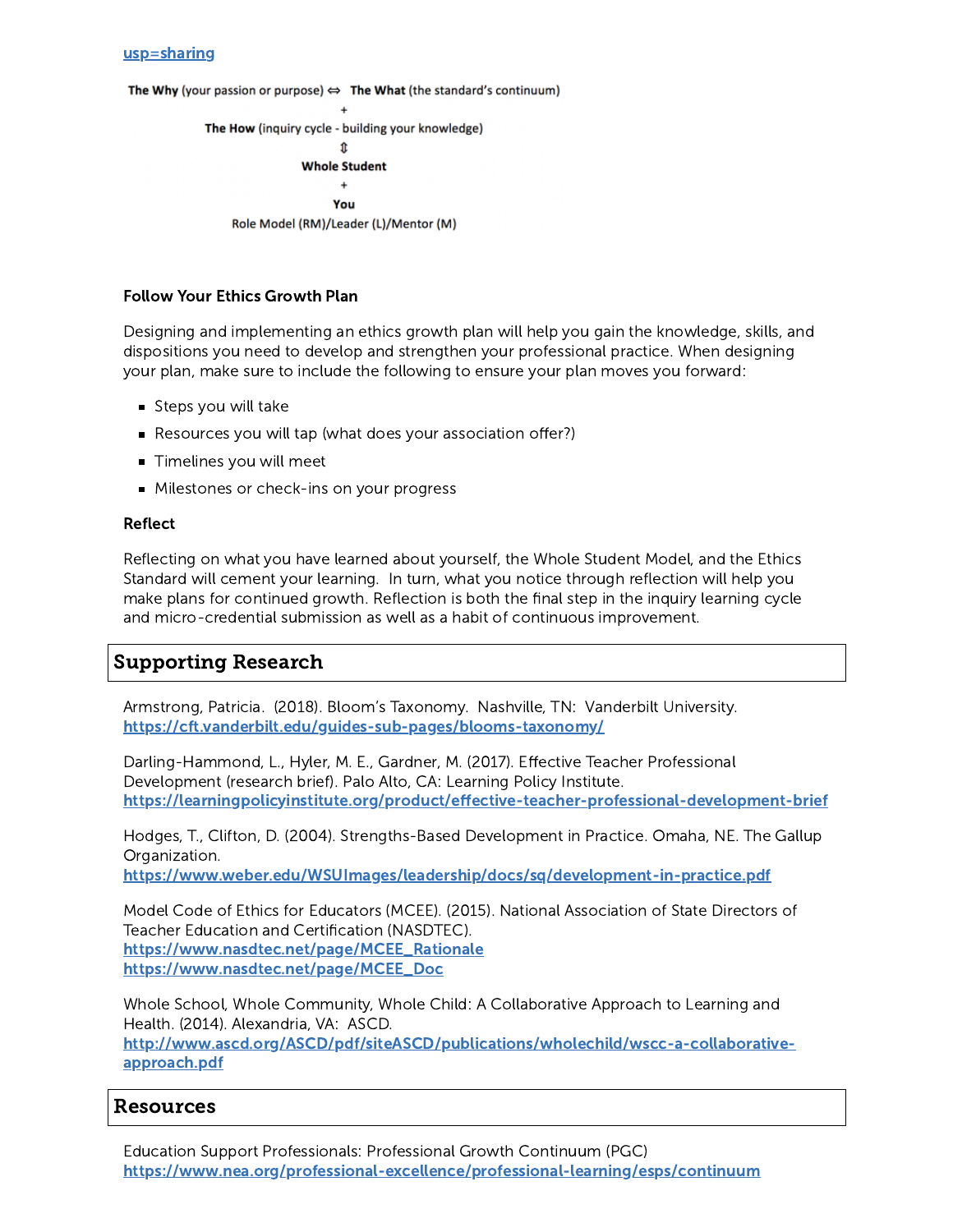PGC - Professional Growth Planning Tool [https://docs.google.com/document/d/1nYaaOCHtiQiy8\\_ehCjX6iyblY3zeX7torlm00gKJevw/edit?](https://docs.google.com/document/d/1nYaaOCHtiQiy8_ehCjX6iyblY3zeX7torlm00gKJevw/edit?usp=sharing) usp=sharing

Professional Growth Continuum (PGC) Self-Assessment <https://www.nea.org/sites/default/files/2020-06/ESP-PGC-Assessment-Guide.pdf>

Simon Sinek - Start With Why - TED Talk <https://www.youtube.com/watch?v=IPYeCltXpxw>

Know Your Why | Michael Jr. - YouTube <https://www.youtube.com/watch?v=1ytFB8TrkTo>

Blog Post - Improving Schools: Why Do You Do What You Do? <http://inservice.ascd.org/improving-schools-why-do-you-do-what-you-do/>

ESP: Meeting the Needs of the Whole Student [https://www.nea.org/sites/default/files/2020-07/Education%20Support%20Professionals-](https://www.nea.org/sites/default/files/2020-07/Education%20Support%20Professionals-Meeting%20the%20Needs%20of%20the%20Whole%20Student.pdf)Meeting%20the%20Needs%20of%20the%20Whole%20Student.pdf

ESP Quality's PowerPoint on Maslow's Hierarchy of Needs and the Whole Child [https://docs.google.com/presentation/d/1M7X0kflJHOzvq\\_PhG0BM0Ja2VEwdGTKk6thGB9kqxm8/edit?](https://docs.google.com/presentation/d/1M7X0kflJHOzvq_PhG0BM0Ja2VEwdGTKk6thGB9kqxm8/edit?usp=sharing) usp=sharing

National Association of State Directors of Teacher Education and Certification - Model Code of Ethics For Educators (MCEE) Documents [https://www.nasdtec.net/page/MCEE\\_DOCS](https://www.nasdtec.net/page/MCEE_DOCS)

NEA's Code of Ethics <https://www.nea.org/resource-library/code-ethics>

Self-Reflection and Professional Growth Planning [https://education.ky.gov/teachers/PGES/TPGES/Pages/TPGES-Self-Reflection-and-](https://education.ky.gov/teachers/PGES/TPGES/Pages/TPGES-Self-Reflection-and-Professional-Growth-Planning.aspx)Professional-Growth-Planning.aspx

# Submission Guidelines & Evaluation Criteria

To earn the micro-credential, you must receive a passing score in Parts 1 and 3 and receive a proficient score for all components in Part 2.

# Part 1. Overview Questions

250-350 words

Please answer the following contextual questions to help our reviewer understand your current situation. Do not include any information that will make you or others identifiable to your reviewer.

1. List your ESP career family, specific position, and number of years working in education. 2. Describe your school/work site's level (healthy, safe, engaged, supported, or challenged) of meeting the needs of the whole student. Explain your choice with the type of specific detail found in the diagram.

**Passing:** Responses completely answer each question and include specific examples that clearly illustrate intentional use of the standard and the Whole Student Model. Writing is organized and easy to understand.

# Part 2. Work Examples / Artifacts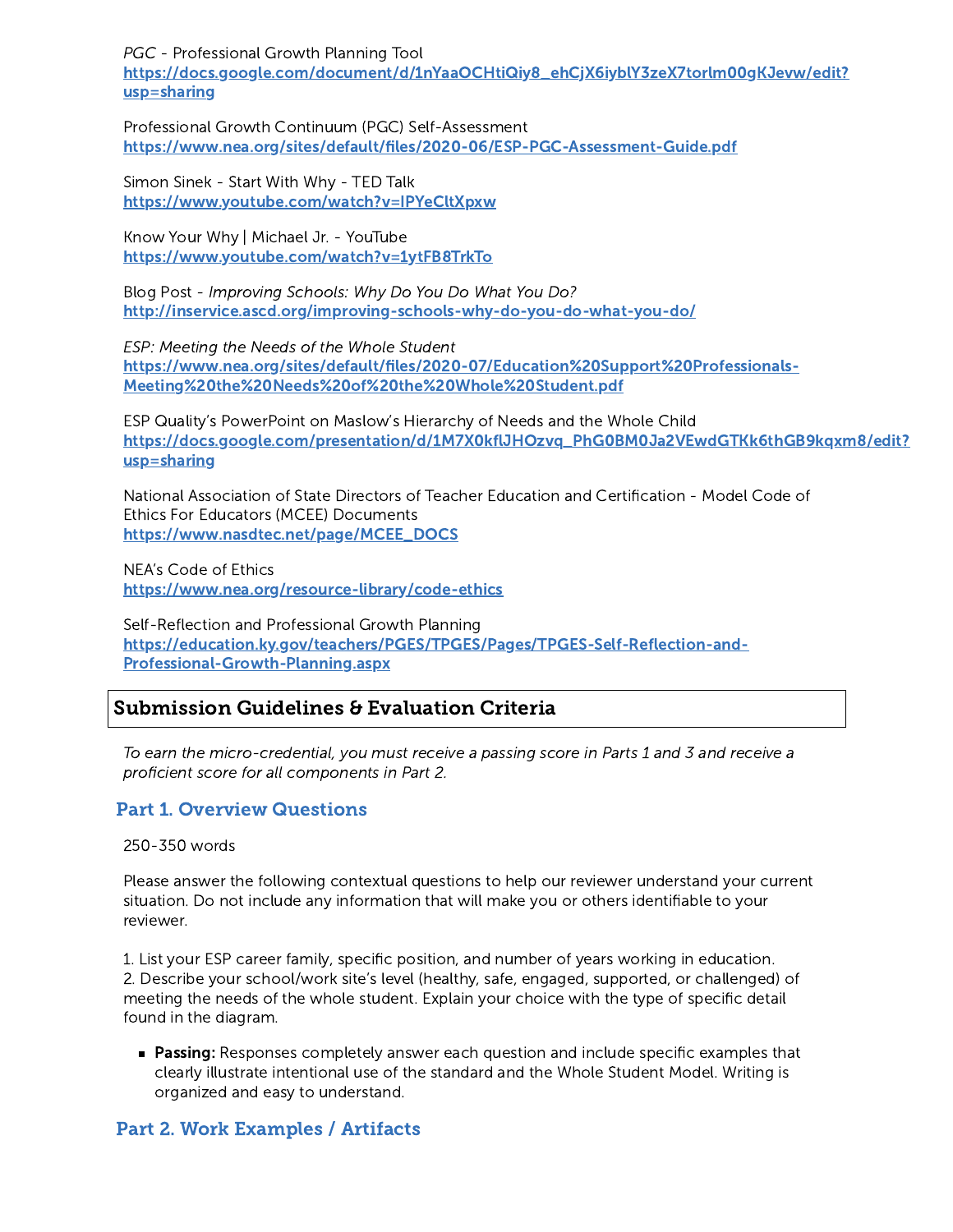To earn this micro-credential, please submit the following **three artifacts** as evidence of your learning. Please do not include any information that will make you or your students identifiable to your reviewers. You will need to use the Inquiry Learning Cycle and the PGC - Professional Growth Planning Tool or PGC Self-Assessment (both in the Resources section) to complete the evidence listed below.

## Artifact 1: Professional Vision Statement

## (250-350 words)

Using specific details from both the Whole Student Model and the Ethics Standard (see Resources), create a professional vision statement that makes a case for pursuing growth in this standard. Make sure your statement includes all of the following:

- Why you do the work of an ESP
- Why you want to grow in this standard and what specifically is in the standard that ignites passion for your work (see indicators – knowledge, skills, and dispositions)
- How the inquiry learning cycle will support meeting your goals

# Artifact 2: Professional Growth Plan

Create and execute a professional growth plan template (you may use one of the two templates in Resources or create your own) that helps you learn about yourself and the standard. Include each of the following steps:

- Analyze and dissect the Ethics Standard
- I ldentify your level of practice in the standard as you start your growth plan
- **Establish growth goals** 
	- Identify growth goals (aligned to the indicators)
	- Identify any professional role aspirations: Role Model (RM), Mentor (M), or Leader (L)
- Describe how your growth action steps contribute to the learning environment

## Artifact 3: Documentation of Ethics

Provide one piece of documentation (review the descriptors for your career family to identify possible examples) from your daily work that demonstrates ethical practice around conduct, responsibility, and/or decision-making in support of a safe, productive, and positive learning environment for students, staff, and/or community.

null **Proficient** Basic **Developing**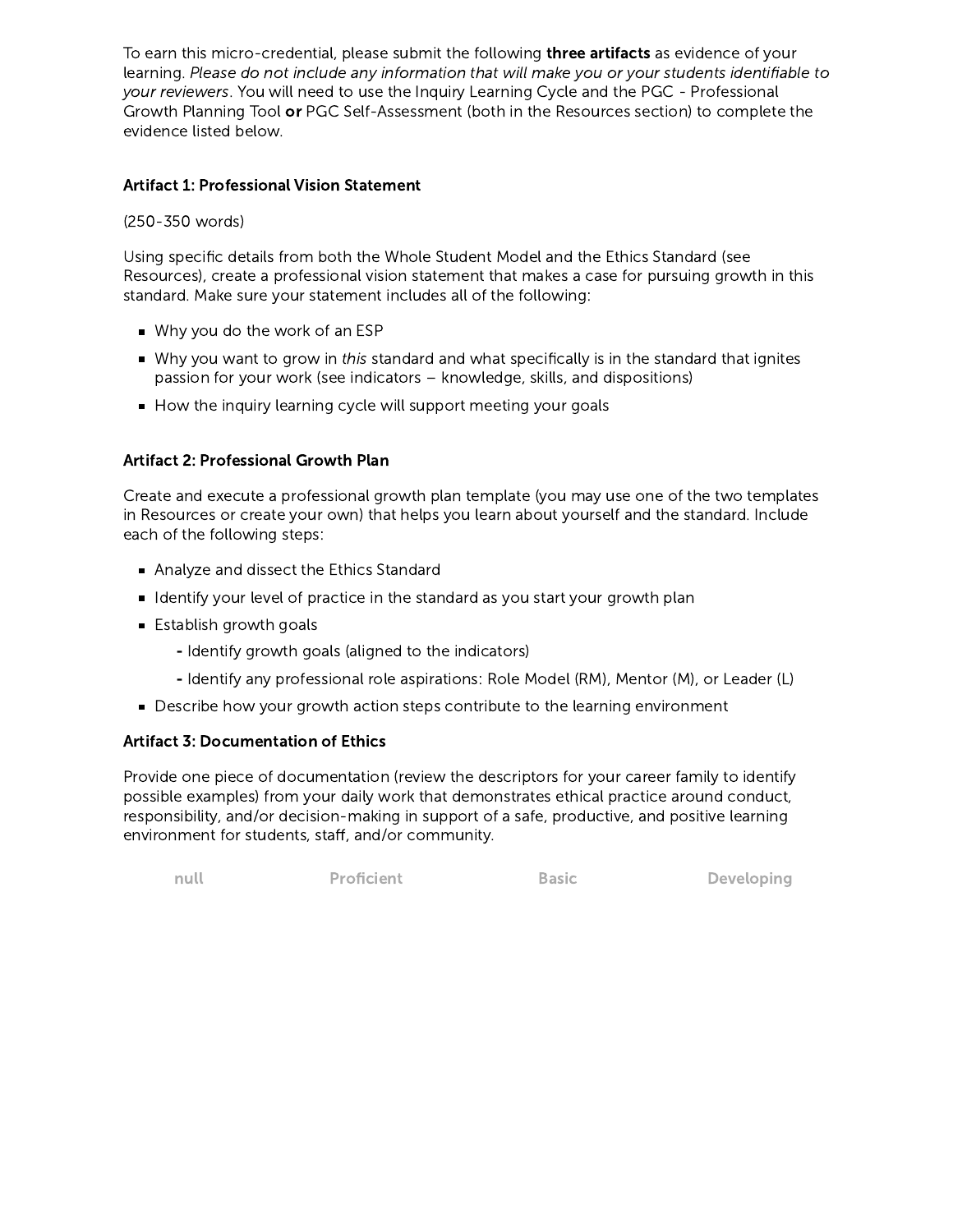Artifact 1: Professional Vision Statement

Clearly defines a professional vision that includes the whole student, the Ethics Standard, and why growth in ethics is desired

Includes specific details demonstrating understanding of the "what" (the standard's indicators and descriptors)

Explains how the inquiry cycle will guide professional growth

Generally defines a professional vision that includes the whole student, the Ethics Standard, and why growth in ethics is desired

Lacks specific details demonstrating understanding of the "what" (the standard's indicators and descriptors)

Is unclear about how the inquiry cycle will guide professional growth

Does not define a professional vision that includes the whole student, the Ethics Standard, and why growth in ethics is needed

No specific details demonstrating understanding of the "what" (the standard's indicators and descriptors) are included

Does not address how the inquiry cycle will guide professional growth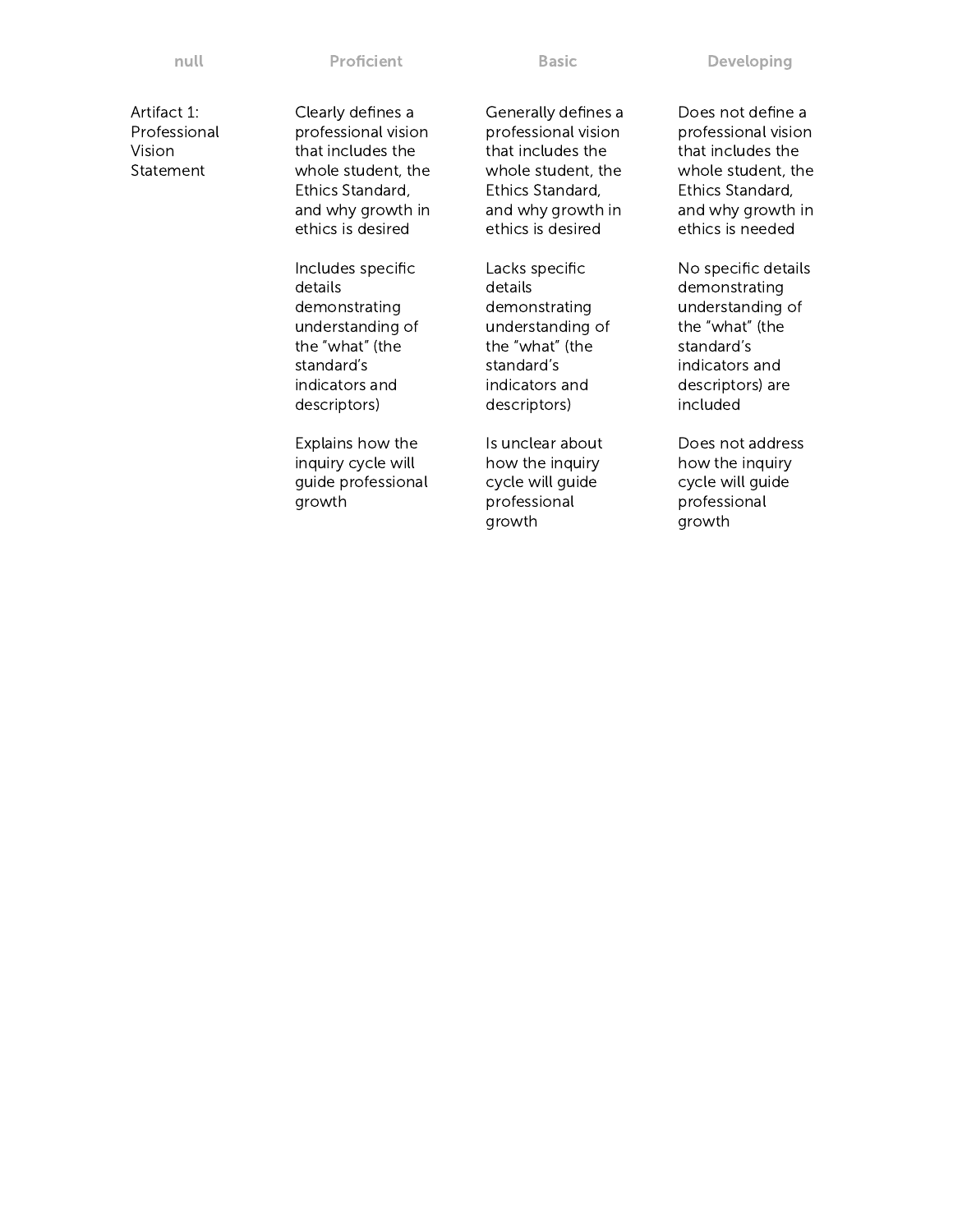Artifact 2: Professional Growth Plan Designed and fully executed a professional growth plan with goals clearly rooted in the indicators, descriptors, and duties of the Ethics **Standard** 

Clearly indicates role aspirations: Role Model (RM), Mentor (M), or Leader (L)

Both starting and ending levels of practice are identified and justified with specific details from daily work

Action steps are specific and there is evidence of their execution

Reflection clearly addresses each goal

Designed and partially executed a professional growth plan with goals vaguely rooted in the indicators and descriptors of the Ethics Standard, but may not mention duties

Implies role aspirations: Role Model (RM), Mentor (M), or Leader (L)

Starting and/or ending levels of practice are generally identified but there is a lack of specific detail from daily work

Action steps are too broad and there is little evidence of their execution

Reflection is lacking detail and/or does not address each goal Did not design or execute a professional growth plan with goals rooted in the indicators, descriptors, or duties of the Ethics Standard

Does not indicate role aspirations: Role Model (RM), Mentor (M), or Leader (L)

Starting and/or ending levels of practice are not identified and/or there are no specific details from daily work

Action steps are not evident and there is little or no evidence of their execution

Reflection is absent and/or lacks goal detail